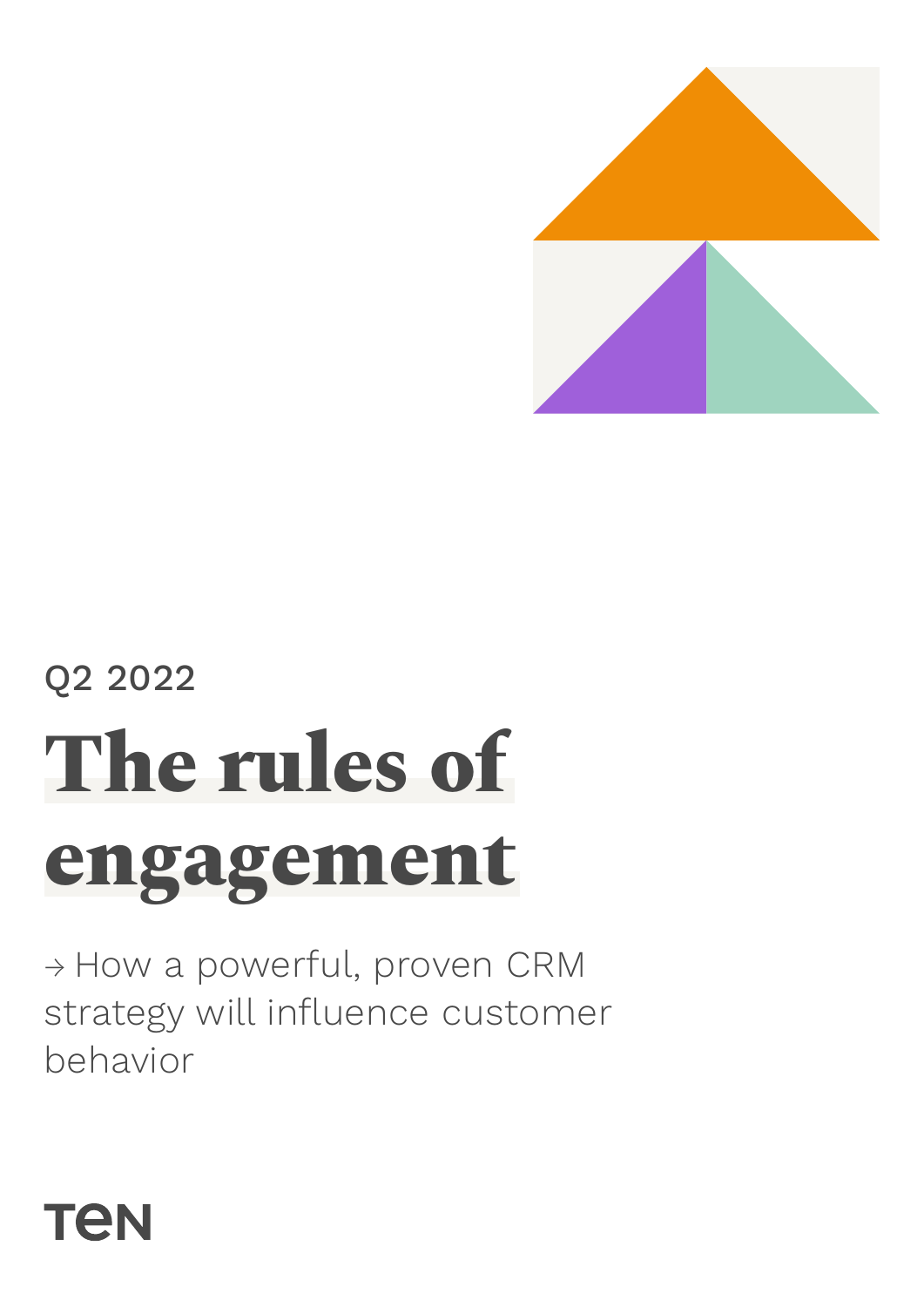

Email communication is fundamental to our banking clients' lifestyle and concierge service – it's how we showcase our value, benefit, and trustworthiness to members. When optimized, it **increases customer engagement, retention and acquisition,** loyalty and emotional connection to your brand, card spend, and Net Promoter Score (NPS). We've pulled together a comprehensive summary of data-driven insights to reveal how you can maximize your impact on customer experience with CRM and lifestyle concierge.

- **03** The rules of engagement
- **04**  Chapter one: Securing that all-important opt-in
- **06** Chapter two: a data-led strategy to increase service awareness, usage and engagement
- **13** Chapter three: What a robust CRM program looks like
- **15** Maximize your impact on customer experience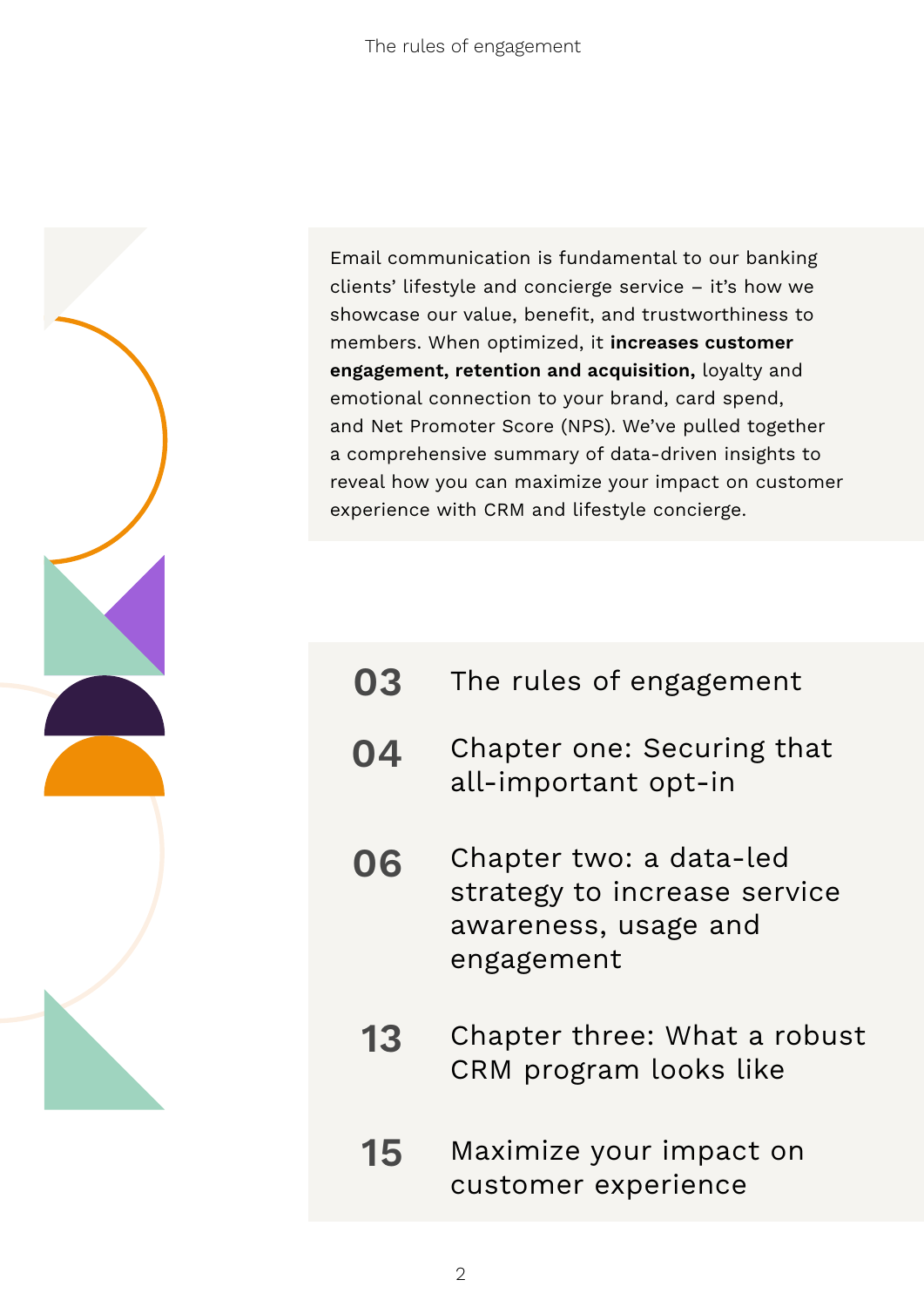

## The rules of engagement

When banks and wealth managers include travel and lifestyle services as part of the brand's customer experience (CX) strategy, an optimized CRM (customer relationship management) program ensures that the brand is continuously front of mind. In fact, **a wellcrafted CRM strategy is recognized as an effective way to build emotional customer engagement,** especially for digital propositions – enabling personalized interactions, maintaining relationships, and driving desired behavior based on customer preferences.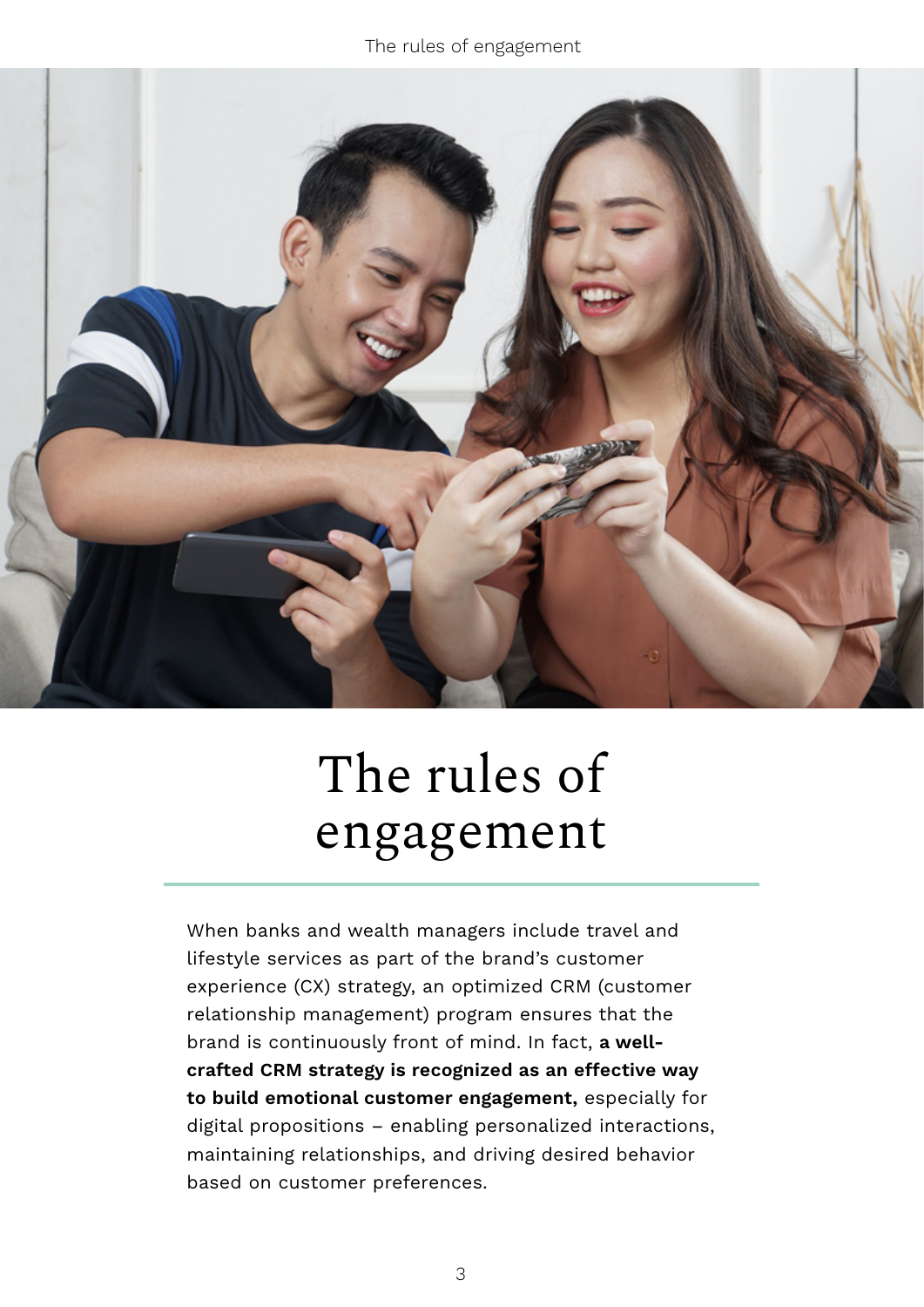

## Chapter one:

### **Securing that all-important opt-in**

The first step to an effective CRM program is obtaining opt-in from customers. However, due to increasing privacy regulations such as the EU's General Data Protection Regulation (GDPR) and federal data protection laws, it's also notoriously complicated. Our proven strategy introduces **four key touchpoints to maximize the number of opt-ins:** 



**Brand-led customer awareness:** Our clients send initial marketing communications from their database to promote the service to customers.

*A recent campaign to increase membership activation among unengaged customers by a premium card issuer based in Latin America had a conversion rate of 3.1% (industry benchmark: 1.7% [1]) over a quarter. The communications were effective due to their time relevance, putting the service in the context of what was happening at that particular time.*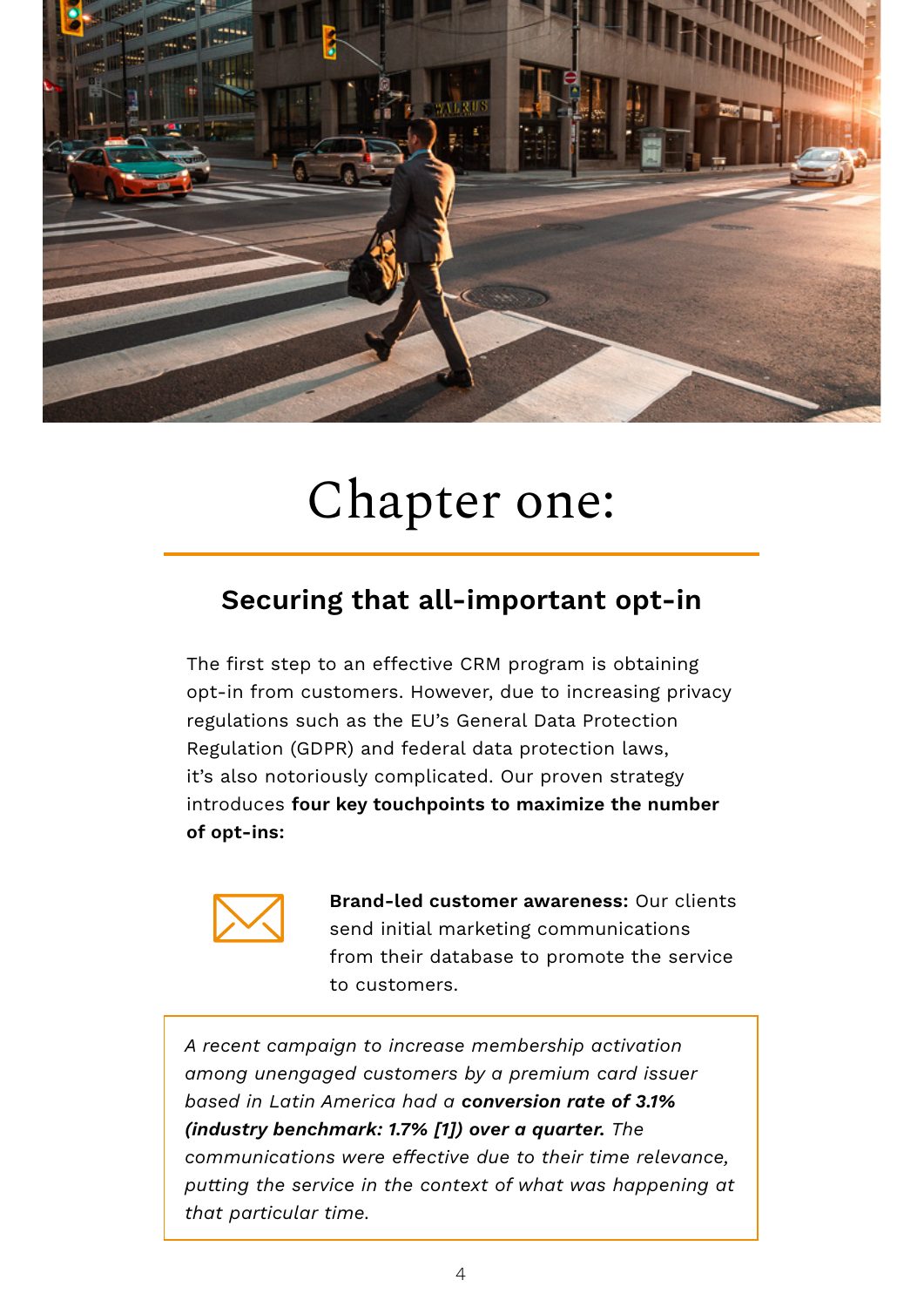#### I: Securing that all-important opt-in

| Confirm password*                                                                                                                                                                                                                                                  |  |
|--------------------------------------------------------------------------------------------------------------------------------------------------------------------------------------------------------------------------------------------------------------------|--|
| Password strength: Good<br>I consent to my personal data being used to contact me with<br>exclusive offers and promotions related to the concierge service, as<br>outlined in the Privacy Statement (you can unsubscribe from such<br>correspondence at any time). |  |
| By clicking "Activate Account" you are consenting to The Terms &<br>Conditions and Privacy Statement and confirming the information<br>provided above.                                                                                                             |  |
| Activate account                                                                                                                                                                                                                                                   |  |
|                                                                                                                                                                                                                                                                    |  |



**On-site opt-ins:** We request consent on our industry-leading digital platform as the customer registers – an easy, lowmaintenance way to gather communication consent with no negative operational impact on our clients.



**Verbal opt-ins:** Our lifestyle managers are trained to obtain opt-in when interacting with those who are yet to give consent.



**Referrals:** Previously unsubscribed members may opt-in upon hearing positive feedback from their peers, who've enjoyed great service and relevant communications.

#### **Case study 1: CRM's role in the effective launch of a CX program**

We used CRM to activate and secure opt-in from members following the roll-out of concierge services to a new cohort of eligible customers. There was a conversion rate of 8% **following just a single email** to more than 150,000 recipients.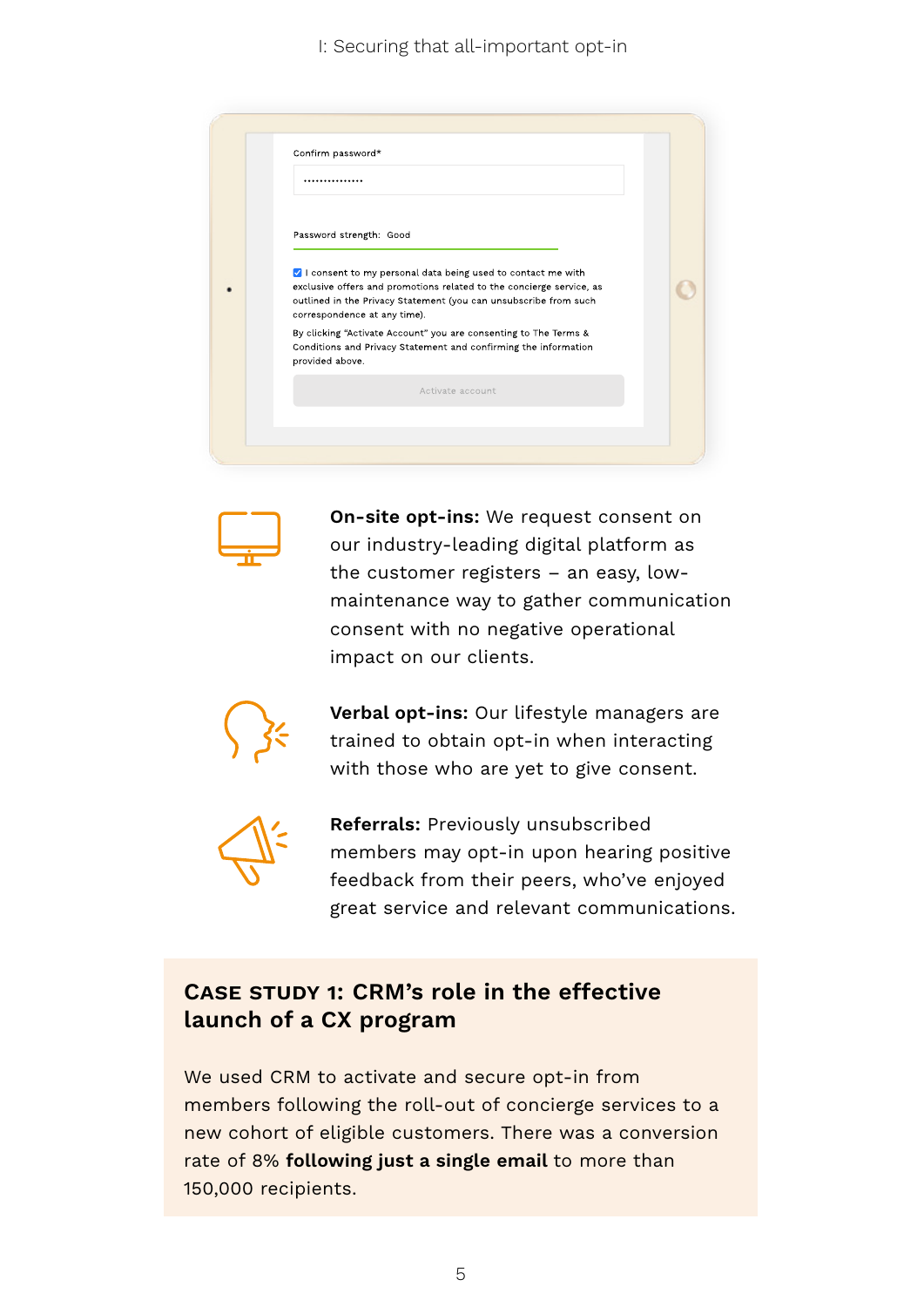## Chapter two:

### **a data-led strategy to increase service awareness, usage and engagement**

Once opt-in has been secured, CRM campaigns enhance engagement and connection with customers to ensure they **actively engage with the service and their benefits.**  At Ten, we've refined our strategy over time, optimizing the approach to ensure they exceed industry benchmarks:



The nature of Ten's service allows us to assist members from the initial request through to the moment booking is complete – giving us clear attribution and conversion metrics to report back to brands.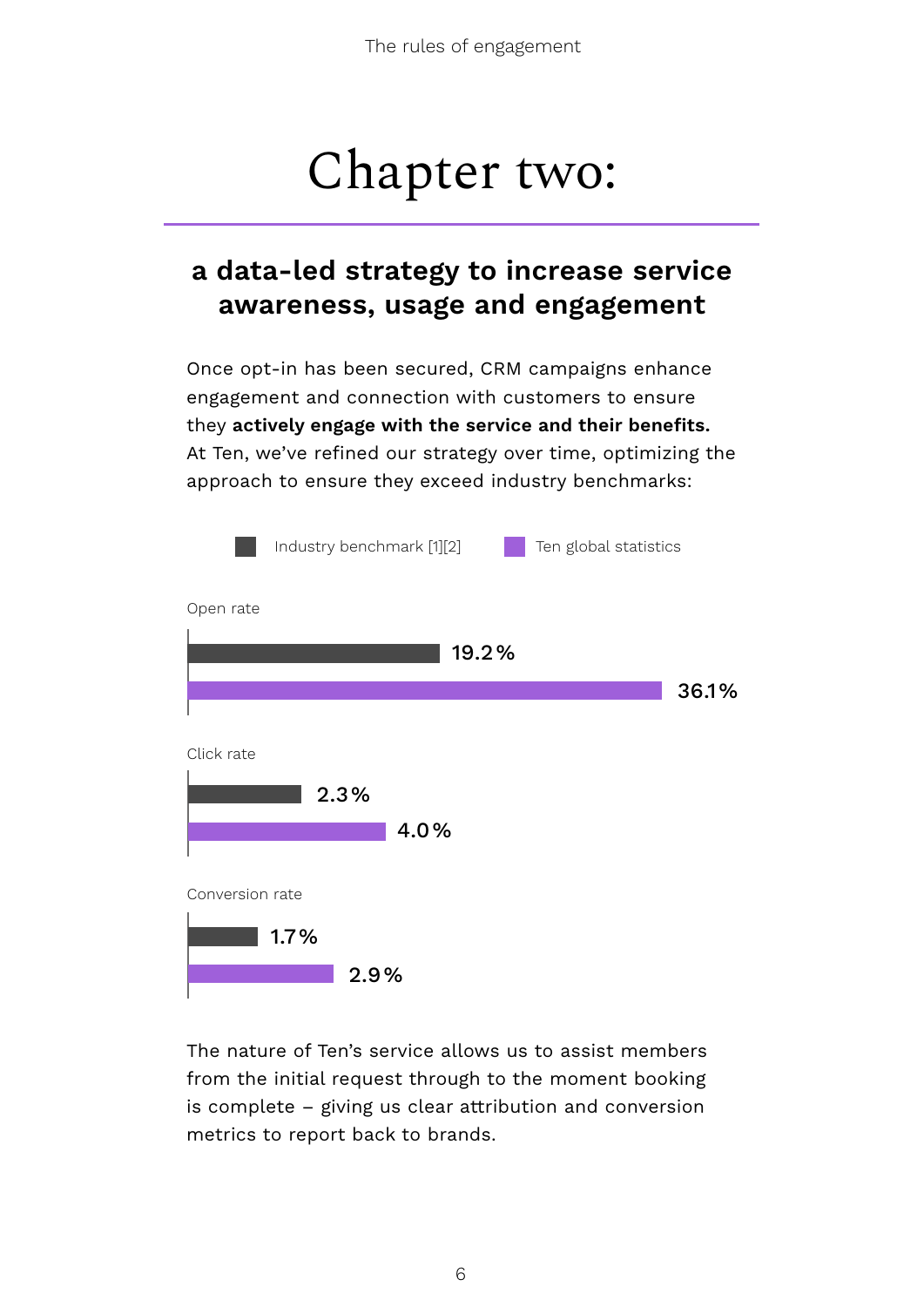### Planned communication vs triggered communication

At Ten, we connect with our members via two key strategies. Planned communication allows us to **target members' interests** and send them time-sensitive and newsworthy information. Triggered communication uses **personalization and behavior to engage.** Our data shows that by incorporating both of these into your lifestyle services email strategy, you'll increase service use, re-engagement, and awareness beyond industry benchmarks.

| Planned communication to drive everyday<br>engagement                                                                                                                                                                                                                                                                                                                                                                                               | Triggered communication to drive service<br>awareness and usage                                                                                                                                                                                                                                                                |
|-----------------------------------------------------------------------------------------------------------------------------------------------------------------------------------------------------------------------------------------------------------------------------------------------------------------------------------------------------------------------------------------------------------------------------------------------------|--------------------------------------------------------------------------------------------------------------------------------------------------------------------------------------------------------------------------------------------------------------------------------------------------------------------------------|
| <b>WHAT:</b> These emails communicate with<br>members regarding their specific interests,<br>including dining, entertainment, travel, and<br>retail. They're curated by our in-house content<br>experts, Content x Ten, showcasing our<br>unrivaled expertise and connections to drive<br>optimal service use through relevant articles<br>and offers.                                                                                              | WHAT: Trigger-based comms are crucial for<br>personalized customer lifecycle management.<br>Specific trigger points ensure we are there for<br>members in the right way, at the right time, to<br>drive engagement and response.<br>FREQUENCY: Automated to send at key points<br>in the lifecycle or in response to behavior. |
| FREQUENCY: Daily, weekly, monthly<br>In a recent study for a major client, we found:<br>71% of members who didn't receive a<br>communication from us over a 12-month<br>period became inactive – including those<br>who initially started as high users.<br>75% of members who received at least 1<br>email per month were still requesting a<br>year later.<br>4 emails per month drive optimal usage for<br>this client (7-18 requests per year). | <b>PERFORMANCE:</b><br>66% average open rate vs 51% industry<br>standard<br>31% average CTO rate vs 15% industry standard<br>13% average conversion rate vs 1.7% industry<br>standard                                                                                                                                          |
| <b>PERFORMANCE:</b><br>37% open rate vs 17% industry standard<br>3% conversion rate vs 1.7% industry standard<br><0.1% unsubscribe rate vs 0.2% industry<br>standard                                                                                                                                                                                                                                                                                |                                                                                                                                                                                                                                                                                                                                |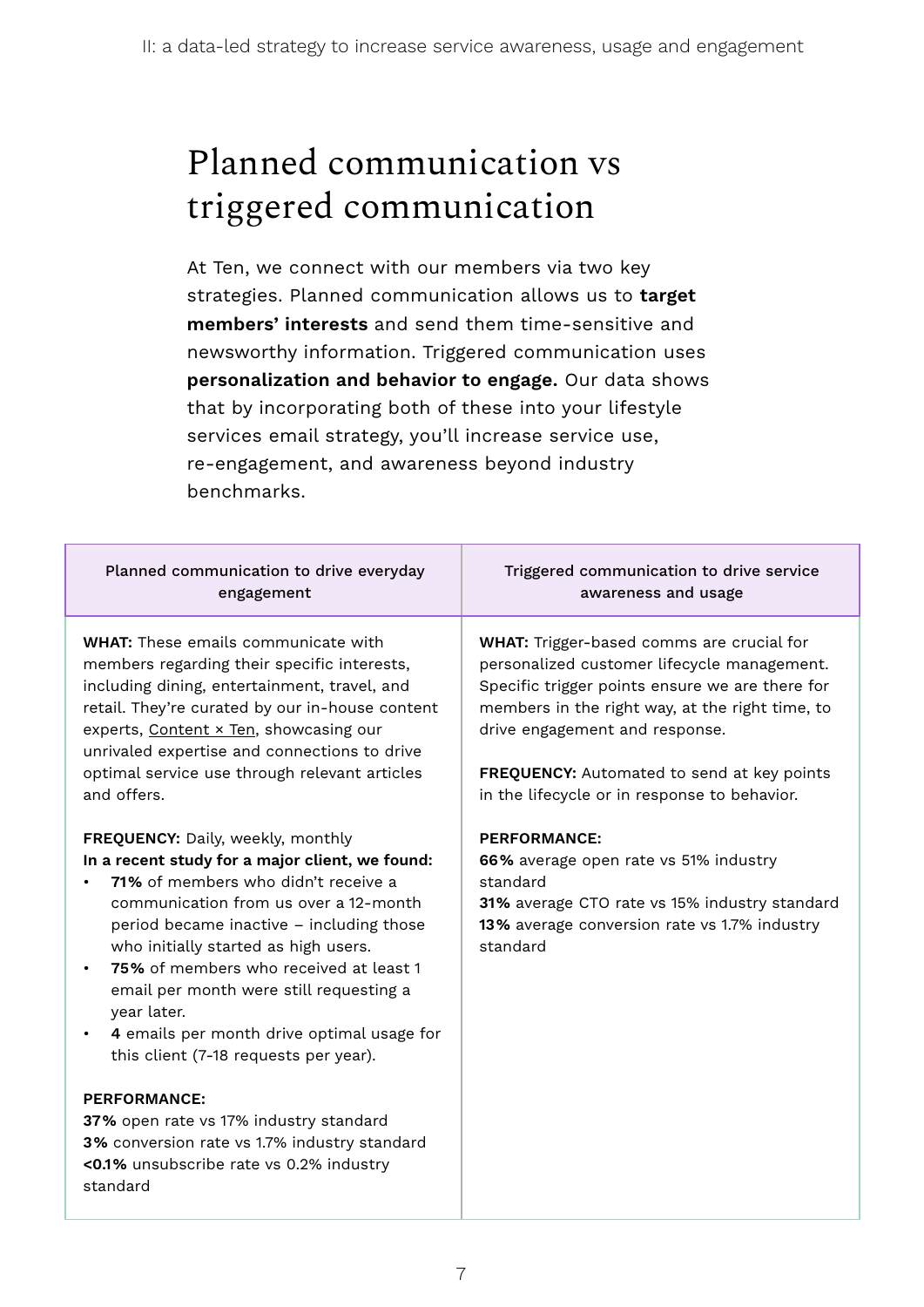### Three key examples of strategic developments to planned communication

### **Case study 2: Optimizing layout for impact**

Taking a modular approach to the design, allowing us to customize layouts to content quickly and efficiently, we ran a pilot with a major global banking client and saw **increases in CTO rate, unique users, requests, and platform visits across all regions.** Our data shows that plain text emails also resonate – it's all about judgment of context, timing, and the market.

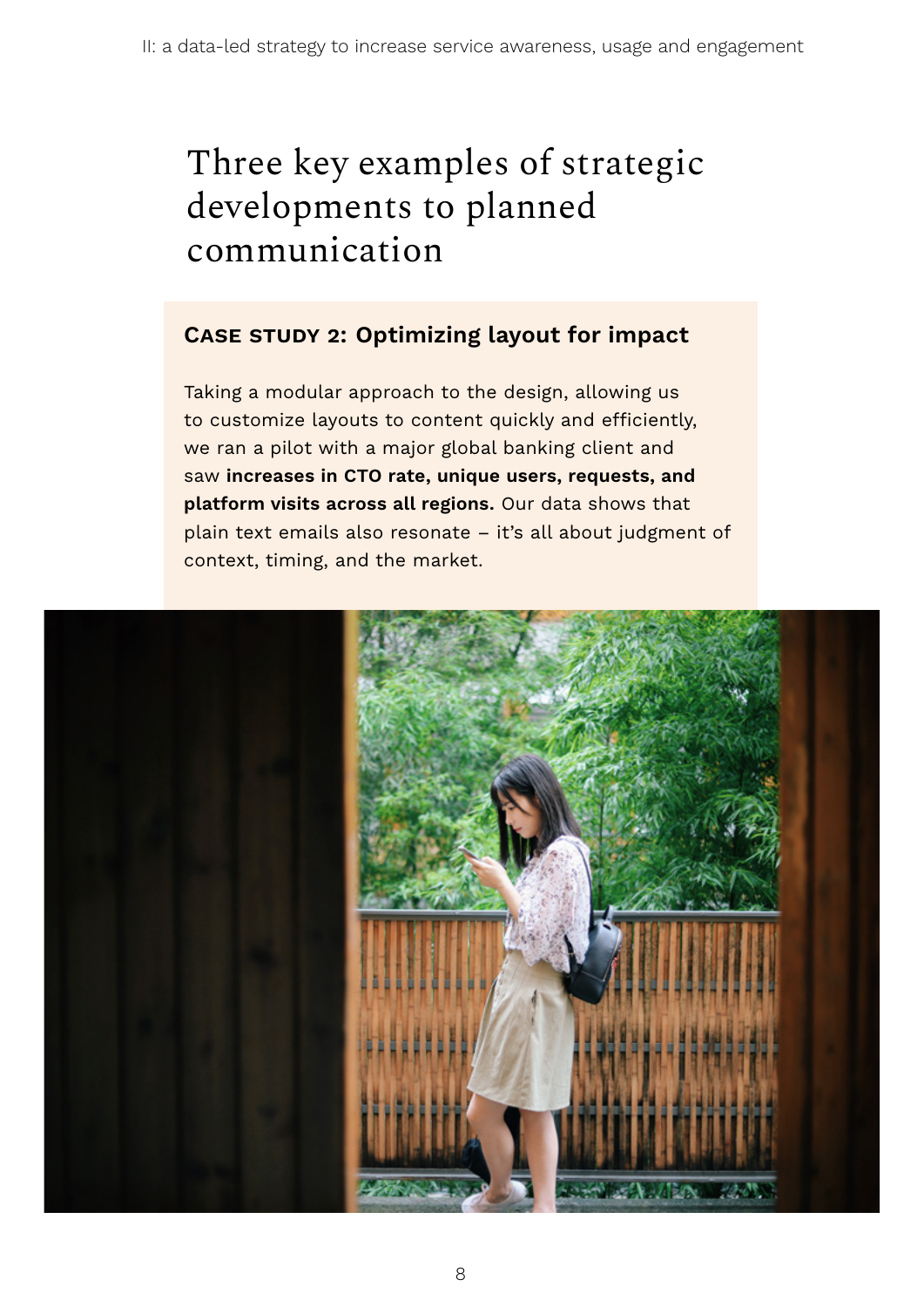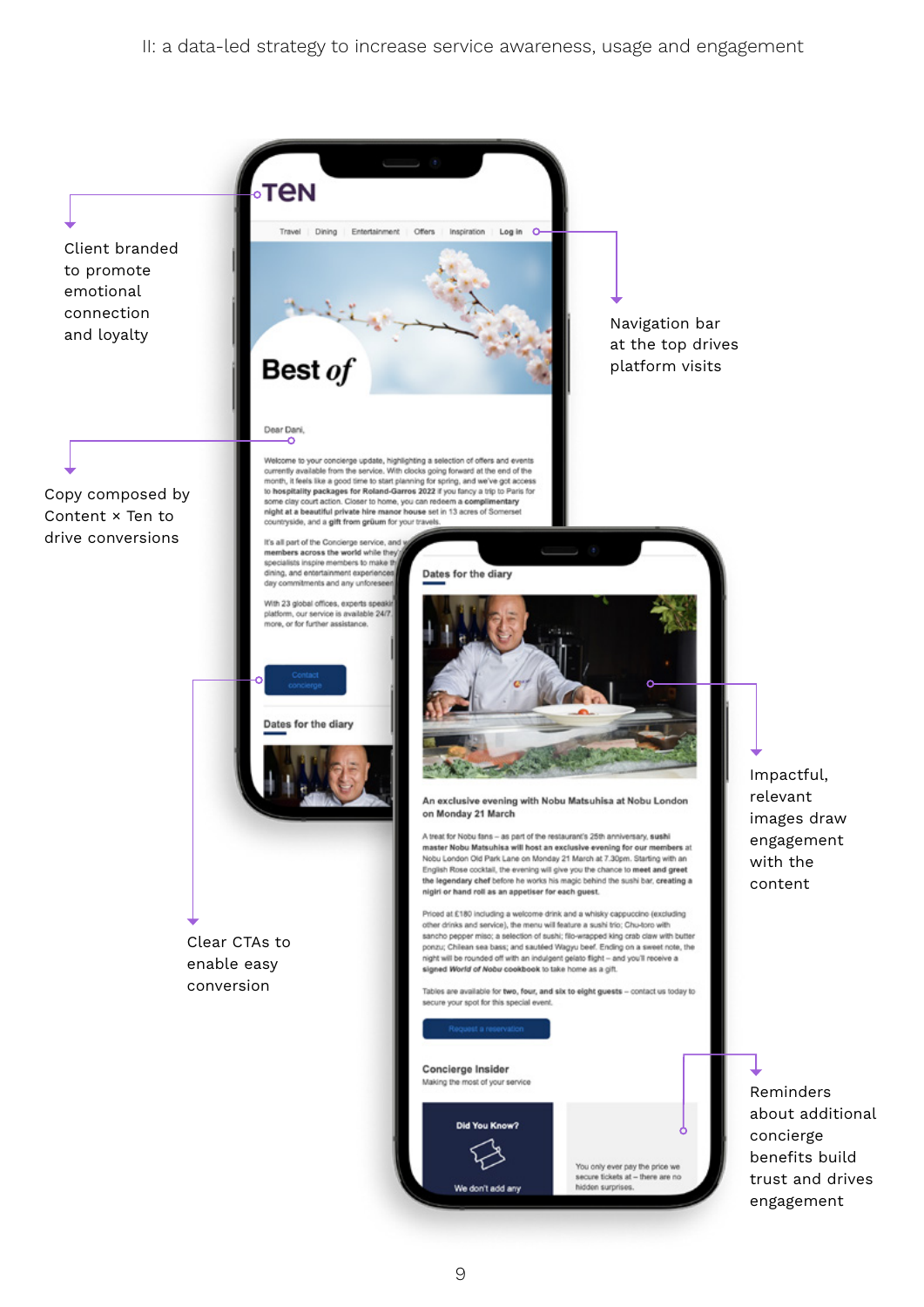### **Case study 3: Associating clients with popular regional brands**

CRM can be used to stimulate member activity and requests while associating our clients with the name and positive reputation of a popular regional brand. A premium card provider based in Latin America offered vouchers promoted via CRM for a popular online food delivery service to increase member activation and requests:

| 92%       | 1,500                                                            |  |
|-----------|------------------------------------------------------------------|--|
| open rate | requests driven (the<br>maximum number of<br>vouchers available) |  |
|           |                                                                  |  |
| 40%       | +2,900                                                           |  |

Using knowledge of member preferences and contextual factors including location, CRM campaigns can be personalized and designed to influence customer behavior to maximize engagement.

### **Case study 4: CRM, a critical enabler of a digital-led CX strategy**

For brands who have digital engagement as a priority, CRM is key to driving strategy and metrics.

After rolling out an optimized program to refresh a number of EMEA based clients, we recorded a noticeable impact on digital requests from members.

**11%** Uplift in digital engagement metrics

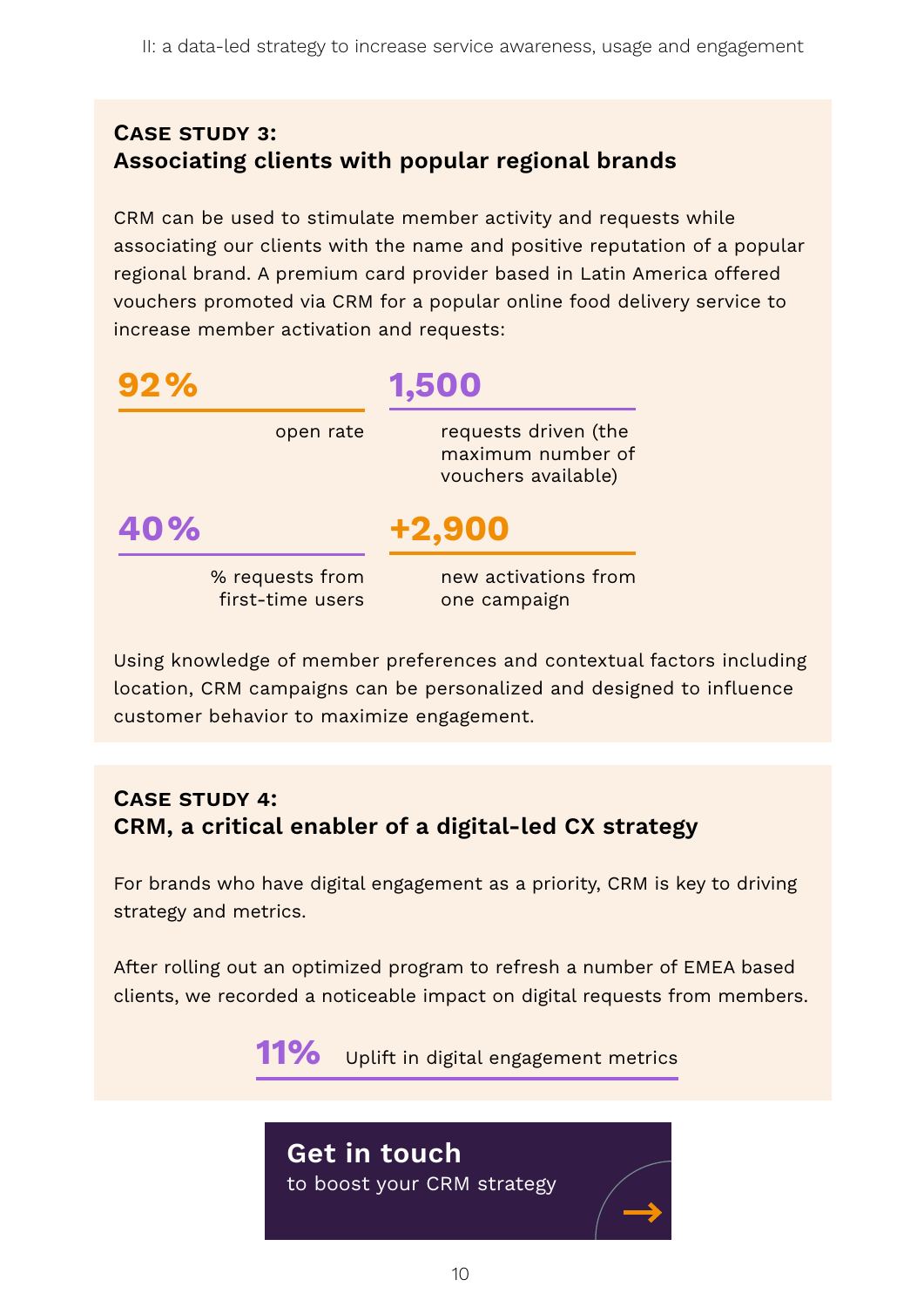### More on triggered communication: Engaging the member at optimum touchpoints

Today, Ten recommends both lifecycle-based and eventbased campaigns.

### **Lifecycle emails**

These emails will target members at specific points in the lifecycle, right from education to retention.

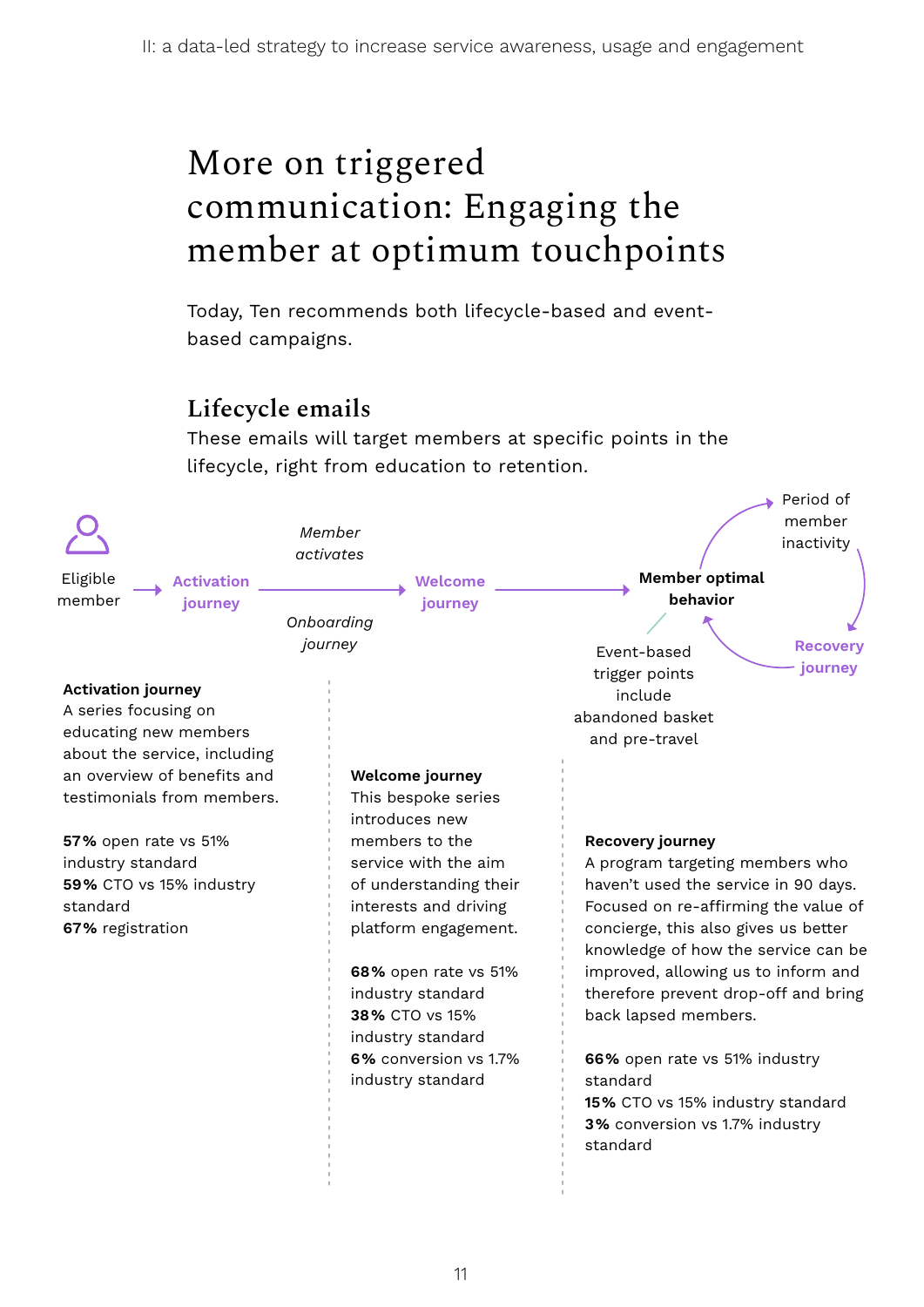### **Event-based emails**

There are currently two automated triggers, based on member behavior and designed to enhance their experience of the service:



**Abandoned basket:** 24 hours after dropping off the conversion funnel, members are encouraged to complete their booking, increasing conversion and therefore card spend, particularly on platforms that restrict payment methods to that of the client.

**71%** open rate vs 51% industry standard **8%** conversion vs 1.7% industry standard



**Pre-travel:** Prior to travel, members are provided with a general offer of support for the trip and, if available, a relevant destination guide. This helps in forming a stronger emotional connection with our members, increasing both NPS and their loyalty to our clients – which in turn leads to both an increase in customer retention and acquisition through word-of-mouth referrals.

**70%** open rate vs 51% industry standard **36%** conversion vs 1.7% industry standard

Trigger-based campaigns work hand in hand with planned comms to ensure maximum engagement and value, increasing usage of the service and therefore lifetime value of the customer to the brand.

### **[Enhance your triggered](mailto:businessdevelopment%40tengroup.com?subject=I%27m%20interested%20in%20boosting%20my%20CRM%20strategy)  email strategy**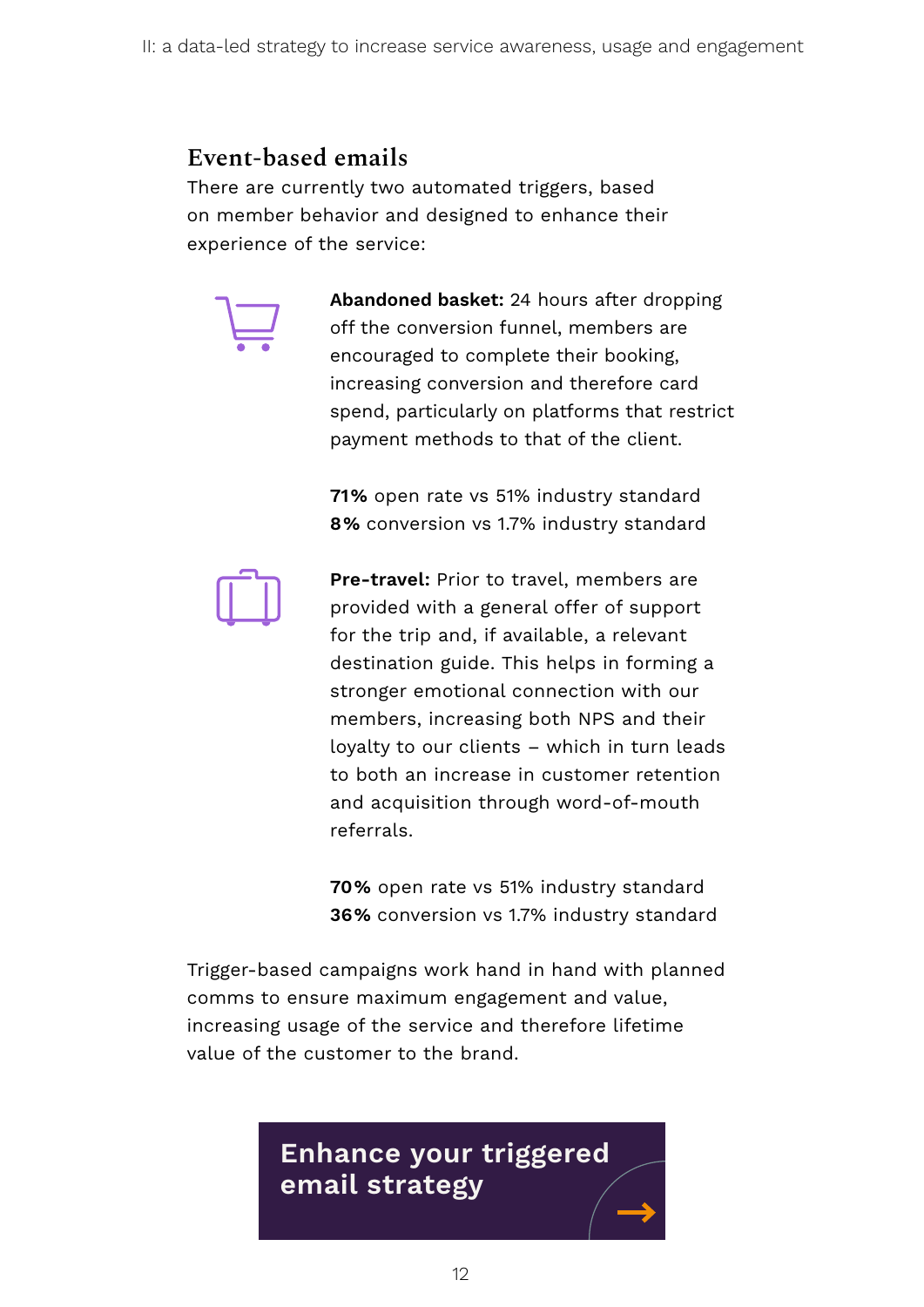

## Chapter three:

### **What a robust CRM program looks like**



### **When comparing two clients with similar customers,**

one with the full suite of planned and automated CRM offerings (Client 1) versus one offering far less frequent communications with members (Client 2), a visible difference in member behavior is noticeable:

• Client 1 has **a positive net acquisition rate,** with more members making first requests than members who've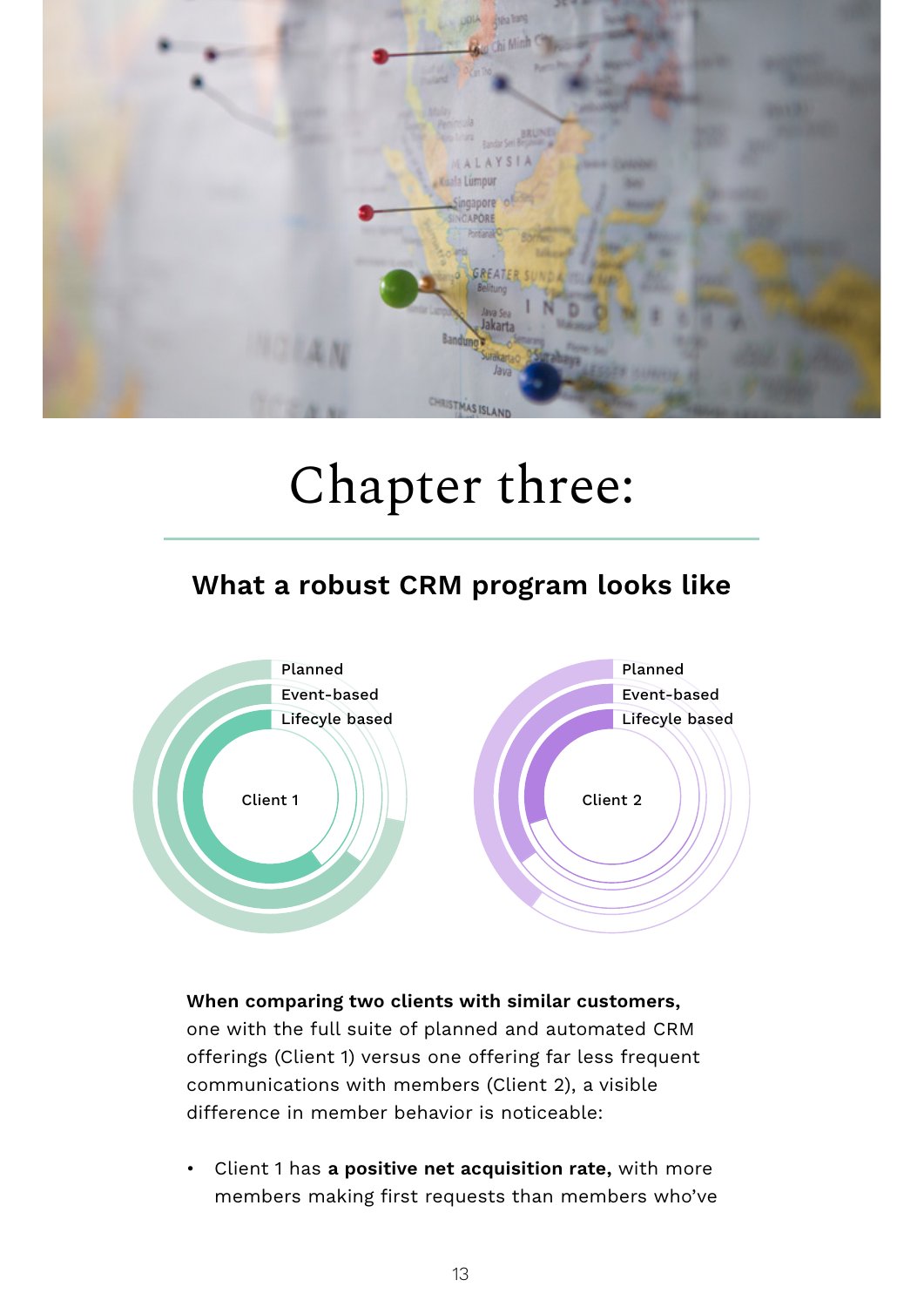lapsed due to no activity. For client 2, we see the no-activity member cohort growing due to lower CRM activity.

- Client 1 has **10% more unique users** compared with Client 2 when standardizing against the total member base.
- Client 1 has **a more engaged user base** than Client 2, with a higher percentage of members who're continuously active. Client 1 has a higher and more consistent NPS score.

Although this data has influencing factors other than CRM, there's a clear correlation. **Client 1 opted to pause CRM during Q4 2021:** 

- NPS results dropped by 87%
- Online requests had dropped by as much as 63% from the previous year – requests which are typically driven by CRM

Conversely, during the UK COVID-19 lockdown (Q1 2021), Client 1's CRM communications were designed to **drive online requests to keep members engaged:**

- Online requests doubled compared with the same period in 2019
- Online request volume in Q1 was almost 4x as high as in Q3

Client 2 maintained the same rate of CRM communications as pre-pandemic, resulting in a decrease in engagement. This data indicates that **CRM is an integral factor in driving engagement and requests** when comms contain relevant content, at regular intervals.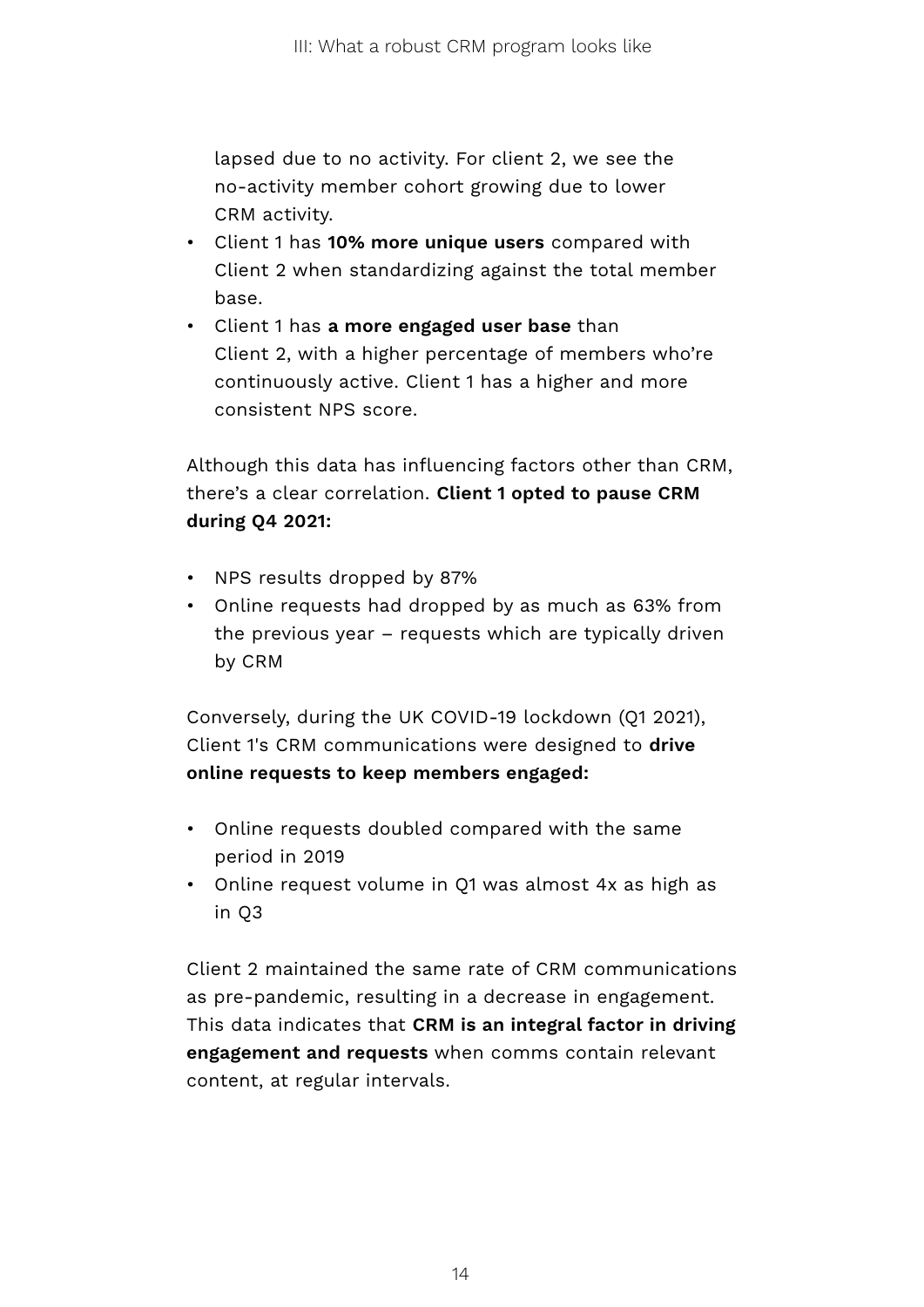The rules of engagement



## Maximize your impact on customer experience

Thoughtful, well-timed emails can impact the behavior of members and introduce a positive feedback loop through which **higher engagement drives increased requests, which in turn continues to drive engagement.** Higher engagement leads to increased service use (and therefore card spend and acquisition through word-of-mouth referrals) and emotional connection to the brand, loyalty to, and subsequently retention with the brand, and [NPS.](https://tenlifestylegroup.com/2021/09/30/how-to-drive-your-banks-net-promoter-score-performance/)

### **Get in touch**

to discuss how a strong CRM program can boost your [Customer Experience strategy](mailto:businessdevelopment%40tengroup.com?subject=I%27m%20interested%20in%20boosting%20my%20CX%20strategy)